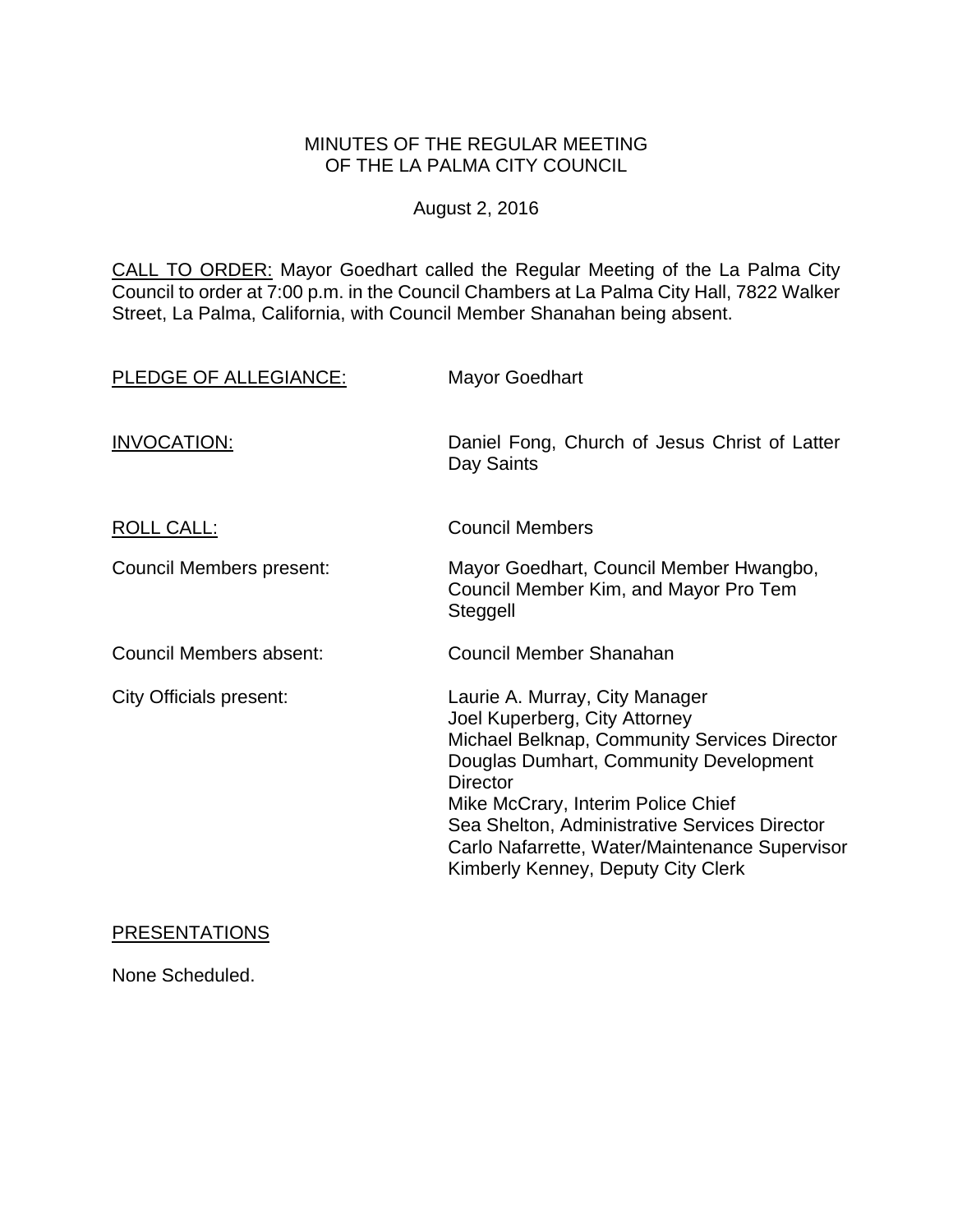City Council Meeting August 2, 2016 Page 2

#### ORAL COMMUNICATIONS

Larry Herman, a La Palma resident, addressed the City Council regarding his appreciation of Staff during a brown water incident; the positive response to his concerns; and support for the manner in which staff communicated their response.

RECESS THE CITY COUNCIL AND CONVENE AS THE CITY OF LA PALMA AS SUCCESSOR AGENCY TO THE DISSOLVED COMMUNITY DEVELOPMENT COMMISSION AT 7:04 P.M.

Deputy City Clerk Kenney stated, "The City Council will now recess and convene as the Successor Agency to the Dissolved Community Development Commission of the City La Palma. Members of the La Palma City Council receive no compensation or stipend as a result of convening or participating in the Successor Agency or otherwise as serving as members of the Successor Agency."

### CONSENT CALENDAR

A. Approval of Successor Agency Minutes

Minutes of the July 19, 2016, Regular Meeting of the Successor Agency.

Council Member Kim made a motion to approve Consent Calendar Item A.

The motion was seconded by Council Member Hwangbo and carried on the following vote:

- AYES: Mayor Goedhart, Council Member Hwangbo, Council Member Kim, and Mayor Pro Tem **Steggell**
- NOES: None
- ABSENT: Council Member Shanahan

### PUBLIC HEARINGS

None Scheduled.

## REGULAR ITEMS

None Scheduled.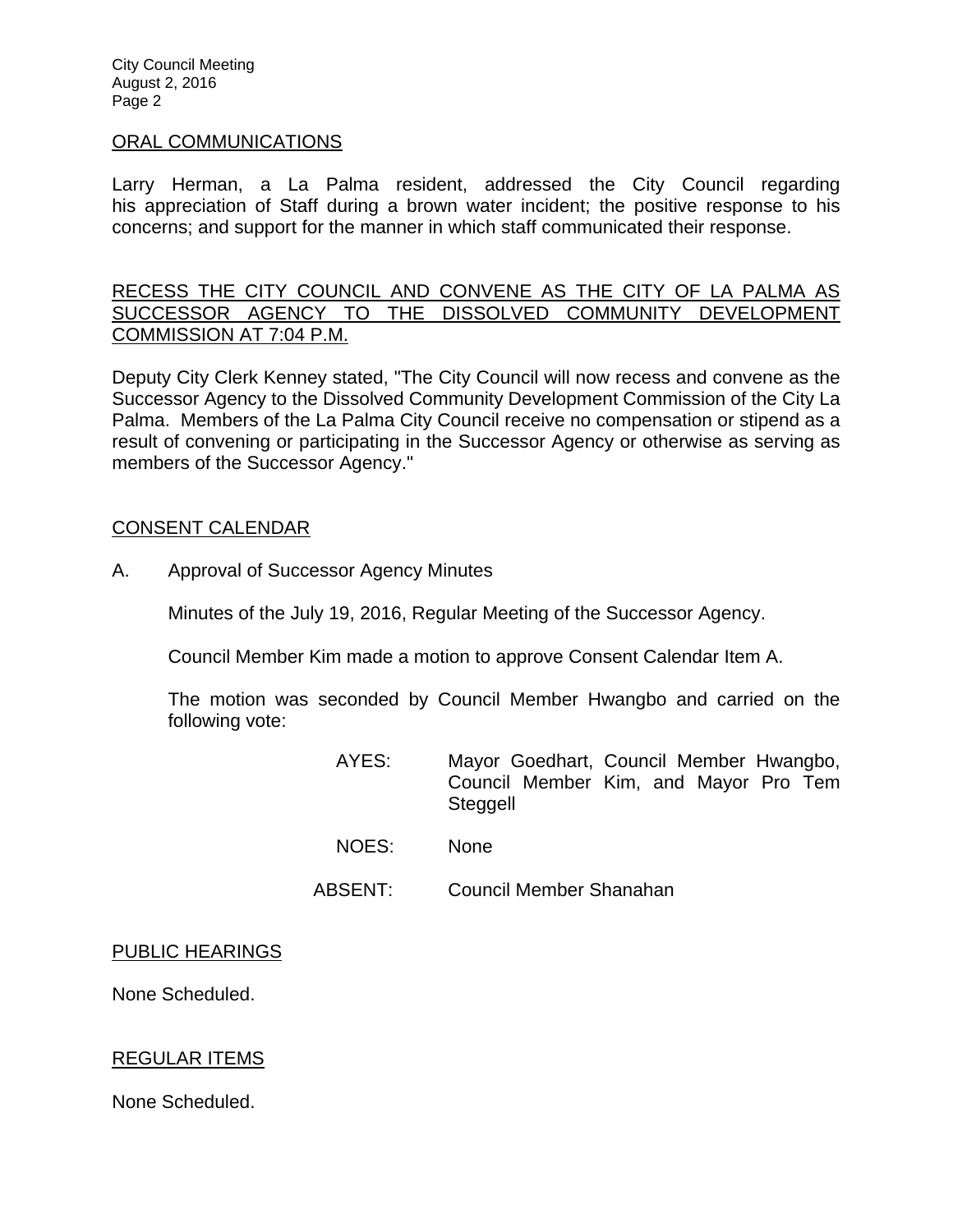## ADJOURN THE CITY OF LA PALMA AS SUCCESSOR AGENCY TO THE DISSOLVED COMMUNITY DEVELOPMENT COMMISSION, AND RECONVENE AS THE CITY COUNCIL AT 7:05 P.M.

City Manager Murray announced that Staff needed to bring forward an Emergency Item regarding the need for sediment to be cleared as part of the ongoing water well project and that this matter came to Staff's attention after the Agenda was posted. She noted that a motion needs to be made and vote by a majority of the members to add the Emergency Item to the existing Agenda.

Council Member Hwangbo made a motion to add this Emergency Item to the Regular Meeting Agenda.

The motion was seconded by Council Member Kim and carried on the following vote:

| AYES:   | Mayor Goedhart, Council Member Hwangbo,<br>Council Member Kim, and Mayor Pro Tem<br>Steggell |
|---------|----------------------------------------------------------------------------------------------|
| NOES:   | <b>None</b>                                                                                  |
| ABSENT: | Council Member Shanahan                                                                      |

## CONSENT CALENDAR

1. Waive the Reading of All Ordinances

Waive the reading of all Ordinances in their entirety and read by title only.

2. Approval of Council Minutes

Minutes of the July 19, 2016, Regular Meeting of the City Council.

3. Approval of Register of Demands

Resolution No. 2016-53 approving the Register of Demands for August 2, 2016.

4. Destruction of Obsolete Finance Department Records

Resolution No. 2016-54 authorizing the destruction of obsolete finance records pursuant to the California Government Code Section 34090.

5. Award of Contract to AKM Consulting Engineers for Data Collection, Field Testing, Analysis and Engineering Review and Report for Water Distribution Pipeline Condition Assessment, City Project 14-WTR-04.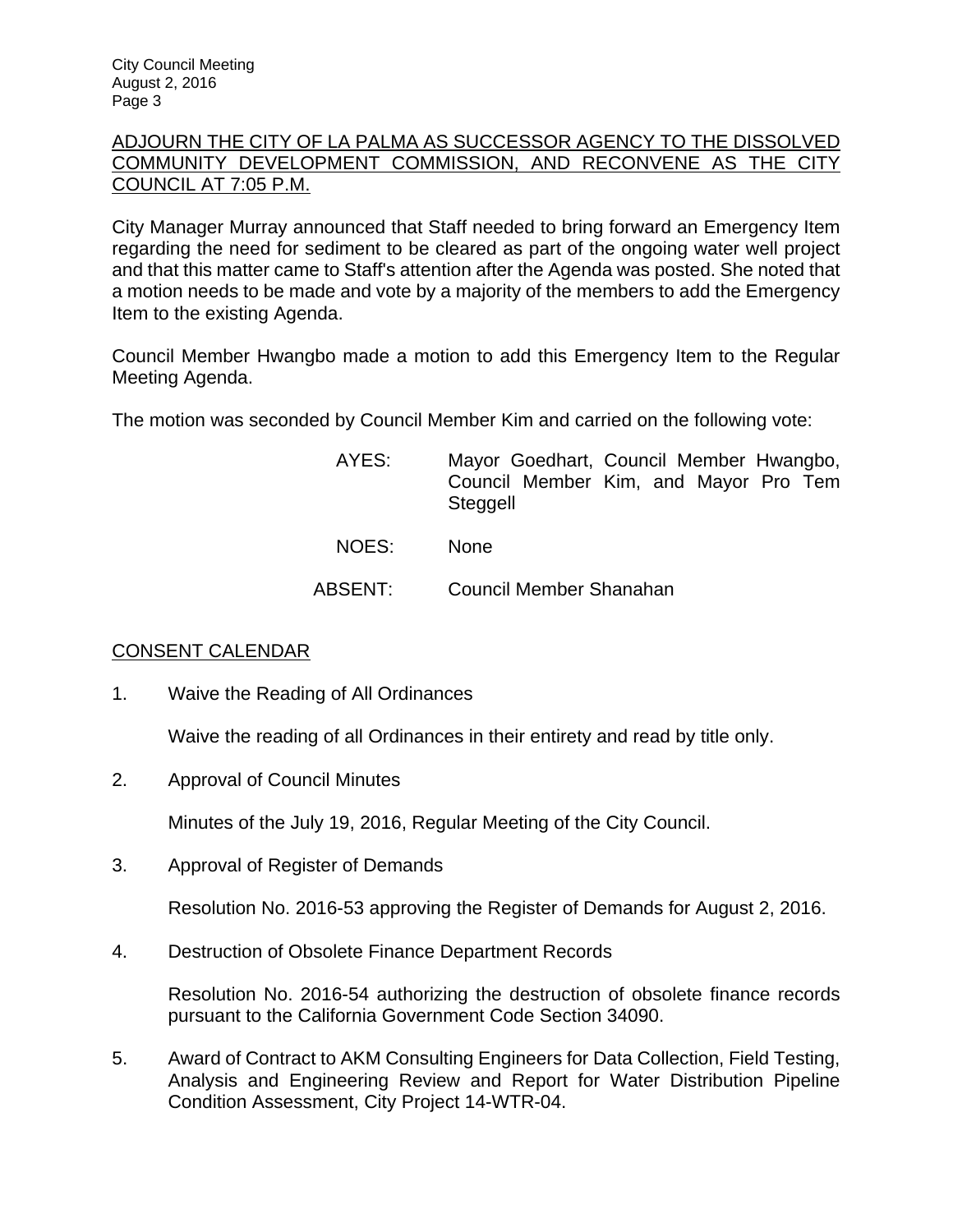Award a contract in an amount not to exceed \$57,885 to AKM Consulting Engineers for Data Collection, Field Testing, Analysis and Engineering Review and Report for Water Distribution Pipeline Condition Assessment, City Project 14- WTR-04.

Council Member Kim made a motion to approve Consent Calendar Item 1 through 5.

The motion was seconded by Mayor Pro Tem Steggell and carried on the following vote:

| AYES:   | Mayor Goedhart, Council Member Hwangbo,<br>Council Member Kim, and Mayor Pro Tem<br>Steggell |
|---------|----------------------------------------------------------------------------------------------|
| NOES:   | <b>None</b>                                                                                  |
| ABSENT: | Council Member Shanahan                                                                      |

### REGULAR ITEMS

6. Water Conservation Monthly Report for June 2016 and Return to a Stage 1 Water **Watch** 

Community Services Director Belknap gave the Staff Report.

Council Comments and Questions:

Discussion ensued regarding the State's new water conservation mandates that will be reassessed early next year; support to continue the conservation efforts; and continue the communication to residents regarding water conservation.

- a) Receive and file the June 2016 Water Conservation Monthly Report; and
- b) Authorize the return to a Stage 1 Water Watch.

Council Member Hwangbo made a motion to receive and file the June 2016 Water Conservation Monthly Report and authorize the return to a Stage 1 Water Watch.

The motion was seconded by Council Member Kim and carried on the following vote: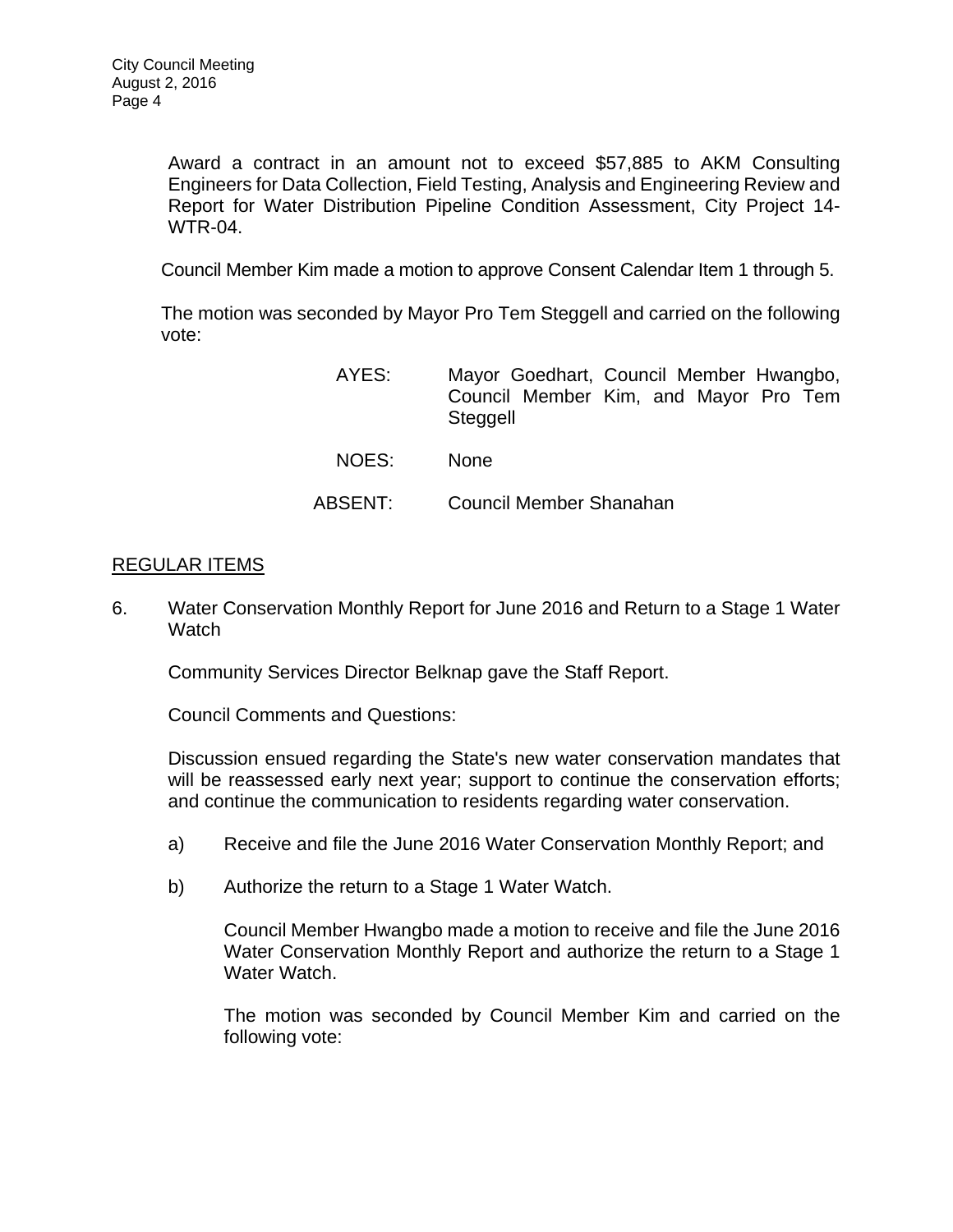- AYES: Mayor Goedhart, Council Member Hwangbo, Council Member Kim, and Mayor Pro Tem **Steggell** NOES: None
- ABSENT: Council Member Shanahan
- 7. Decrease the Membership of the Community Activities and Beautification Committee to Seven (7) Members

Community Services Director Belknap gave the Staff Report.

Resolution No. 2016-55 amending Resolution 97-07 to decrease the membership of the Community Activities and Beautification Committee (CAB) to seven (7) members.

Council Member Kim made a motion to adopt Resolution No. 2016-55 amending Resolution 97-07 to decrease the membership of the Community Activities and Beautification Committee (CAB) to seven (7) members.

The motion was seconded by Mayor Pro Tem Steggell and carried on the following vote:

- AYES: Mayor Goedhart, Council Member Hwangbo, Council Member Kim, and Mayor Pro Tem Steggell
- NOES: None
- ABSENT: Council Member Shanahan
- 8. Second Reading and Adoption of an Ordinance Amending Portions of Chapter 30 of the La Palma Municipal Code Prohibiting Smoking in City Parks and other City **Facilities**

Community Services Director Belknap gave the Staff Report.

Order the second reading and adopt Ordinance 2016-07 amending portions of Chapter 30 of the La Palma Municipal Code prohibiting smoking in City parks and other City facilities.

Council Member Kim made a motion to order the Second Reading and Adopt Ordinance 2016-07 amending Portions of Chapter 30 of the La Palma Municipal Code Prohibiting Smoking in City Parks and other City Facilities.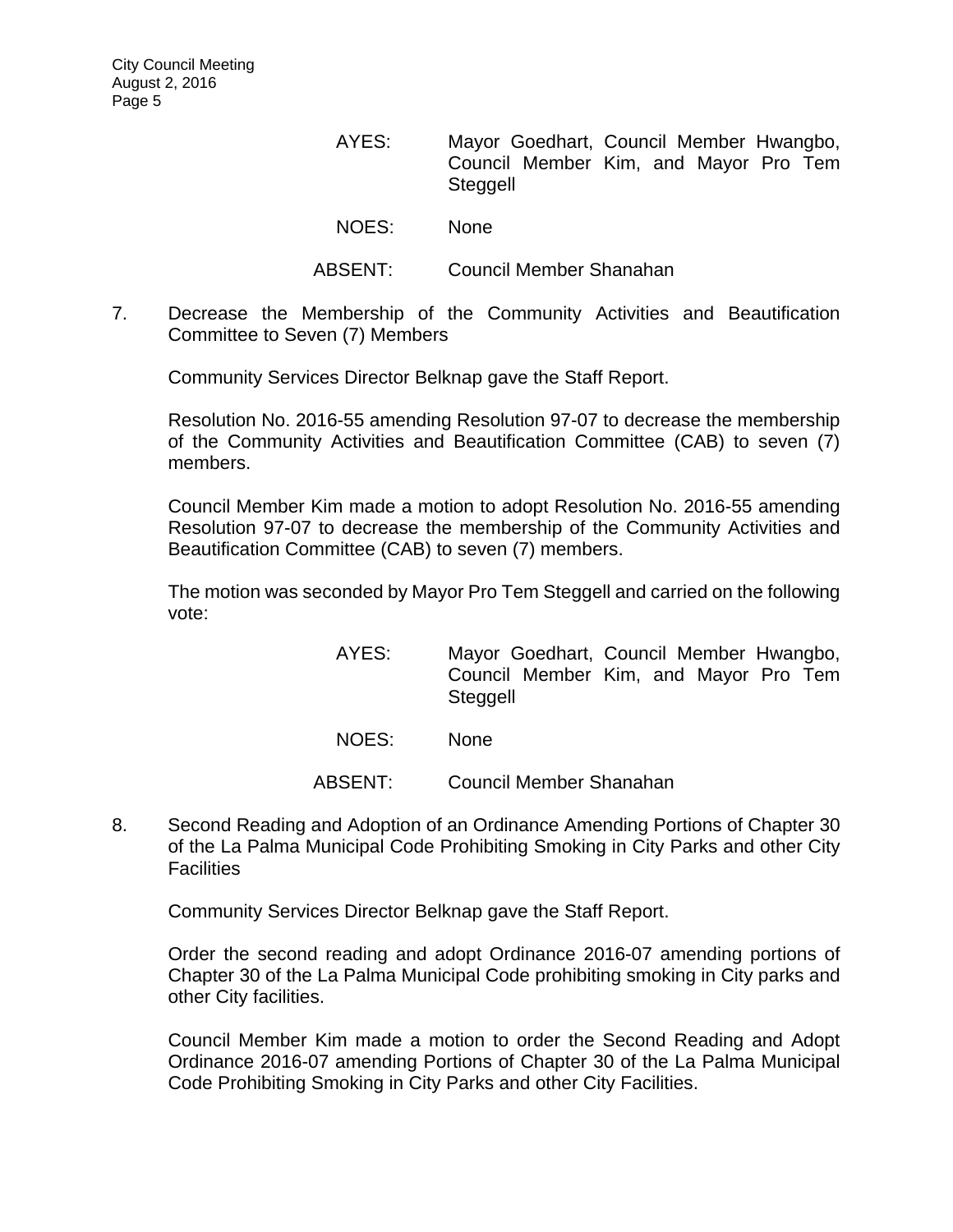The motion was seconded by Mayor Pro Tem Steggell and carried on the following vote:

- AYES: Mayor Goedhart, Council Member Hwangbo, Council Member Kim, and Mayor Pro Tem **Steggell**
- NOES: None
- ABSENT: Council Member Shanahan
- 9. Emergency Item: Award of Contract to General Pump Company for Sediment Removal in City Yard Well and Appropriate Necessary Funding

Community Services Director Belknap gave the Staff Report.

Council Comments and Questions:

Discussion ensued regarding funding coming from the Water Fund; that shortening the amount of time for the sediment removal will reduce the cost of the project; that there was an understanding that there would be some sediment in the well, but not the amount that was discovered; and whether the chemicals used to clean the tank could contaminate the water supply.

Water/Maintenance Supervisor Nafarrette responded that the cleaning agents used dissipate.

Further discussion ensued regarding concern for the City's aging infrastructure; and that Staff needs to monitor both the water and sewer facilities.

- a) Award a contract, in an amount not to exceed \$34,859, to General Pump Company for sediment removal in the City Yard well; and
- b) Appropriate funds in the amount of \$35,000 to the FY 2016-17 Budget, Account #050-450-7100.

Council Member Hwangbo made a motion to approve and award a contract, in an amount not to exceed \$34,859, to General Pump Company for sediment removal in the City Yard well; and appropriate funds in the amount of \$35,000 to the FY 2016-17 Budget, Account #050-450-7100.

The motion was seconded by Council Member Kim and carried on the following vote: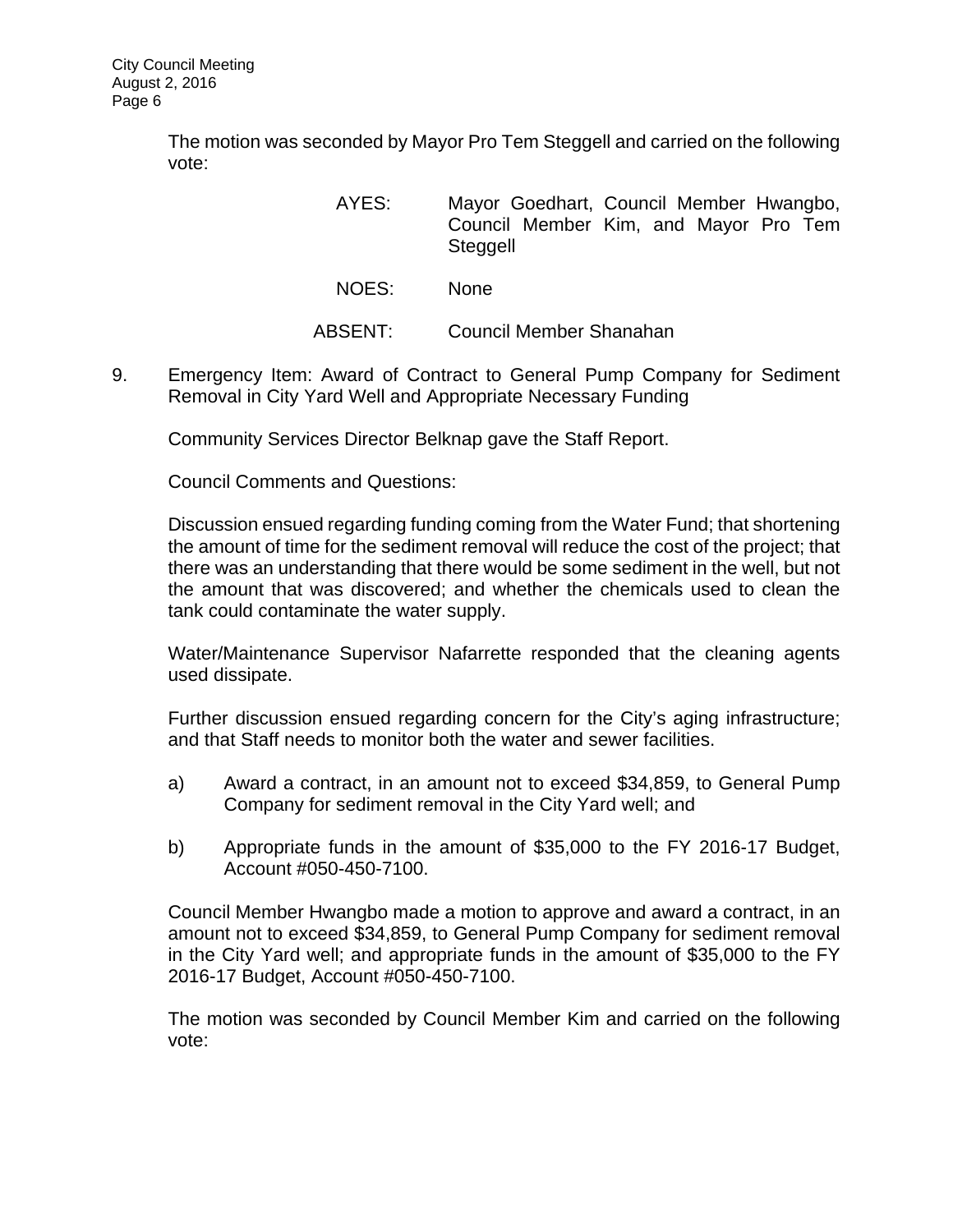- AYES: Mayor Goedhart, Council Member Hwangbo, Council Member Kim, and Mayor Pro Tem **Steggell**
- NOES: None
- ABSENT: Council Member Shanahan

## COUNCILMEMBER AB1234 REPORTS, REPORTS FROM CITY-AFFILIATED COMMITTEES, AND COUNCIL REMARKS

**Mayor Pro Tem Steggell** attended the July 23 Concert in the Park.

**Council Member Hwangbo** had nothing to report.

**Council Member Kim** attended the July 23 and July 30 Concerts in the Park; the Civic Expo; and attended the Orange County Sanitation District (OCSD) Board meeting.

**Mayor Goedhart** attended the July 23 and July 30 Concerts in the Park; and the Civic Expo.

## CITY MANAGER REMARKS

**City Manager Murray** had nothing to report.

### CITY ATTORNEY REMARKS

**City Attorney Kuperberg** announced that the State Legislature is back in session; that bills are currently being reviewed; and that he will monitor those that could impact La Palma.

Council Member Hwangbo asked if there is a way for the City Council to provide Staff blanket direction to submit letters on bills when they are moving quickly.

City Attorney Kuperberg responded that there are several ways to address letters of support or opposition to those bills; the City Council can develop general legislative guidelines and then staff can send letters based on those guidelines; the Mayor can have authority or the City Manager can have authority.

Council Member Hwangbo asked if Assembly Bill 1217 has been addressed.